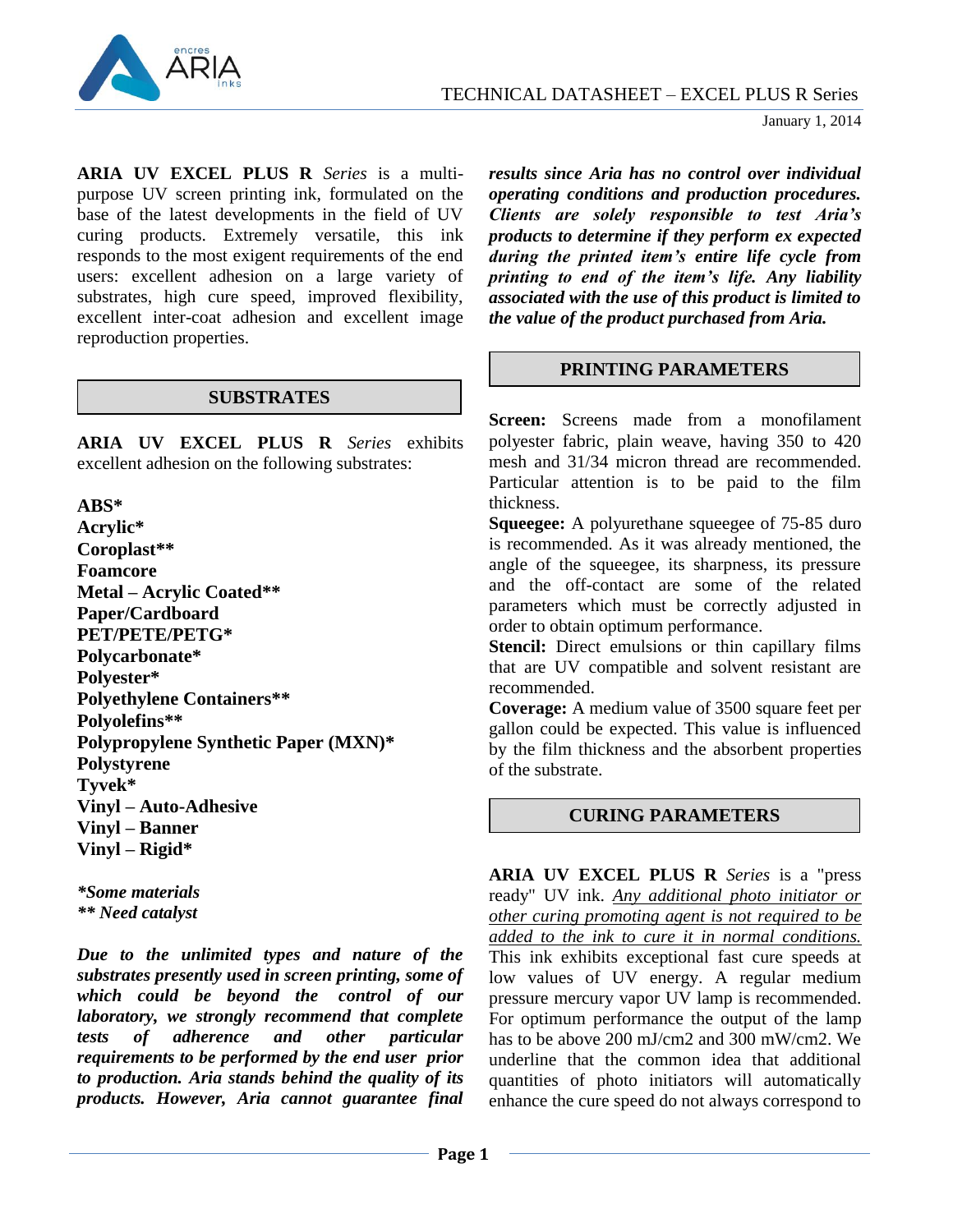

January 1, 2014

the reality. A screening effect could occur, having as consequence a lack of through cure, lack of adhesion and brittleness of the final film.

## **INK MODIFIERS**

UV **FBG4000R** *Mixing Clear* can be used in any proportions to reduce the intensity of plain colors. UV **FBH4000R** *Mixing Clear* is to be used to adjust the optical density of process colors.

For particular needs, the viscosity of the ink can be reduced by the addition of 5-10% of **ARIA UV** *Reducer* **DHL 131**.

## **ADDITIVES**

**ARIA UV EXCEL PLUS R** *Series* exhibits excellent adhesion properties on the mentioned substrates without the use of adhesion promoter. However, for special applications, particularly on some grades of treated polyolefins, the use of 0.5*% (max)* UV AP120 *Adhesion Promoter* is recommended. The end user has to pretest the ink for the intended application prior to production.

# **AVAILABLE COLORS**

**UV EXCEL PLUS R** *Series* inks are available in the following color systems: ARIA Standard Printing Colors, Matching System Base Colors, Standard and High Density Halftone Colors.

Note: Guide matching formulas based on ARIA Standard Printing Base Colors are available for all colors of Matching System.

| <b>Standard Printing</b> | Code       | <b>Color Matching System</b> | Code |
|--------------------------|------------|------------------------------|------|
| <b>Base Colors</b>       |            | <b>Base Colors</b>           |      |
| Primrose Yellow          | <b>200</b> | Yellow                       | 201P |
| Lemon Yellow             | 210        | Yellow 012                   | 202P |
|                          |            |                              |      |
| Medium Yellow            | 220        | Orange 021                   | 301P |
| Orange                   | 300        | Warm Red                     | 506P |
| Dark Orange              | 310        | <b>Red 032</b>               | 507P |
| Fire Red                 | 500        | <b>Rubine Red</b>            | 508P |
| Bright Red               | 505        | Rhodamine Red                | 509P |
| Magenta                  | 605        | Purple                       | 701P |
| Violet                   | 720        | Violet                       | 702P |
| Blue                     | 805        | Blue $072$                   | 803P |
| Green                    | 900        | Reflex Blue                  | 804P |
| <b>Black</b>             | 051        | Process Blue                 | 805P |
| Mixing White             | 030        | Green                        | 903P |
| S/O White                | 002        |                              |      |
| <b>Mixing Black</b>      | 051        |                              |      |
| S/O Black                | 052        |                              |      |